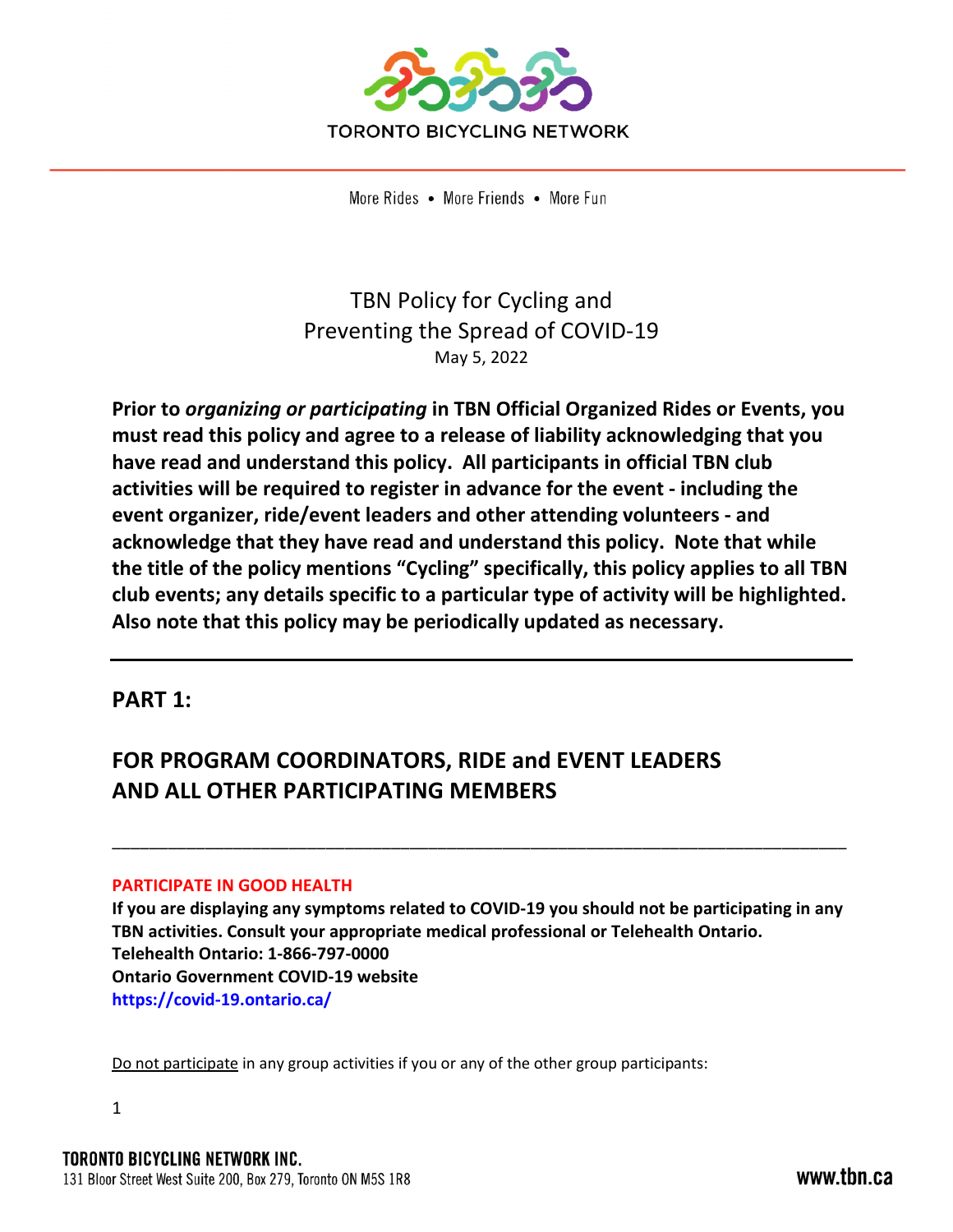

- Have been in contact with someone who is a confirmed or presumptive case of COVID-19 within the last 10 days.
- Exhibit any COVID-19 symptoms, including:
	- a. Fever
	- b. Cough
	- c. Difficulty breathing or shortness of breath
	- d. Chills
	- e. Sore throat or difficulty swallowing
	- f. Lost sense of taste or smell
	- g. Muscle aches
	- h. Extreme tiredness
	- i. Any other symptoms as identified by health experts and the Ontario Government https://www.ontario.ca/page/covid-19-stop-spread#section-0

Consider not participating if you are considered vulnerable or at higher risk (elderly individuals, immunocompromised persons, individuals suffering from health problems including, but not limited to asthma, chronic bronchitis and other lung diseases, high blood pressure, diabetes, etc.).

# **PROTECT YOUR GOOD HEALTH AND THE HEALTH OF OTHERS**

All participants in club activities should follow Ontario Government, Ontario Public Health, and local public health unit recommendations including:

- Practice safe physical distancing at all times possible between yourself and another individual).
- Bring a mask or other protective face covering and wear it when physical distancing cannot be maintained (such as at ride/event starts, stops and at the end of the event).
- Bring an alcohol-based hand sanitizer containing over 60% alcohol to each event.
	- $\circ$  Use hand sanitizer or wash your hands frequently following the recommended guidelines of a minimum of 20 seconds (it is the single most effective way of reducing the spread of viruses).
- Do not touch your face/eyes/mouth with your hands.
- Do not spit during a group cycling event. If necessary during a ride, move to the back of the cycling group and do so when completely clear of all other people.
- Practice proper etiquette by covering your mouth and nose with your sleeve (not your hands) when coughing or sneezing, and washing/sanitizing your hands as soon as possible after.
- Members should only use their own water bottles; do not share equipment, including pumps and tools; avoid touching anything that is not their own to prevent the transmission of viruses and bacteria.
- Ensure you're aware and following the latest requirements and guidelines of medical experts and provincial and local government authorities.
	- o Ontario Government (https://covid-19.ontario.ca/)
- 2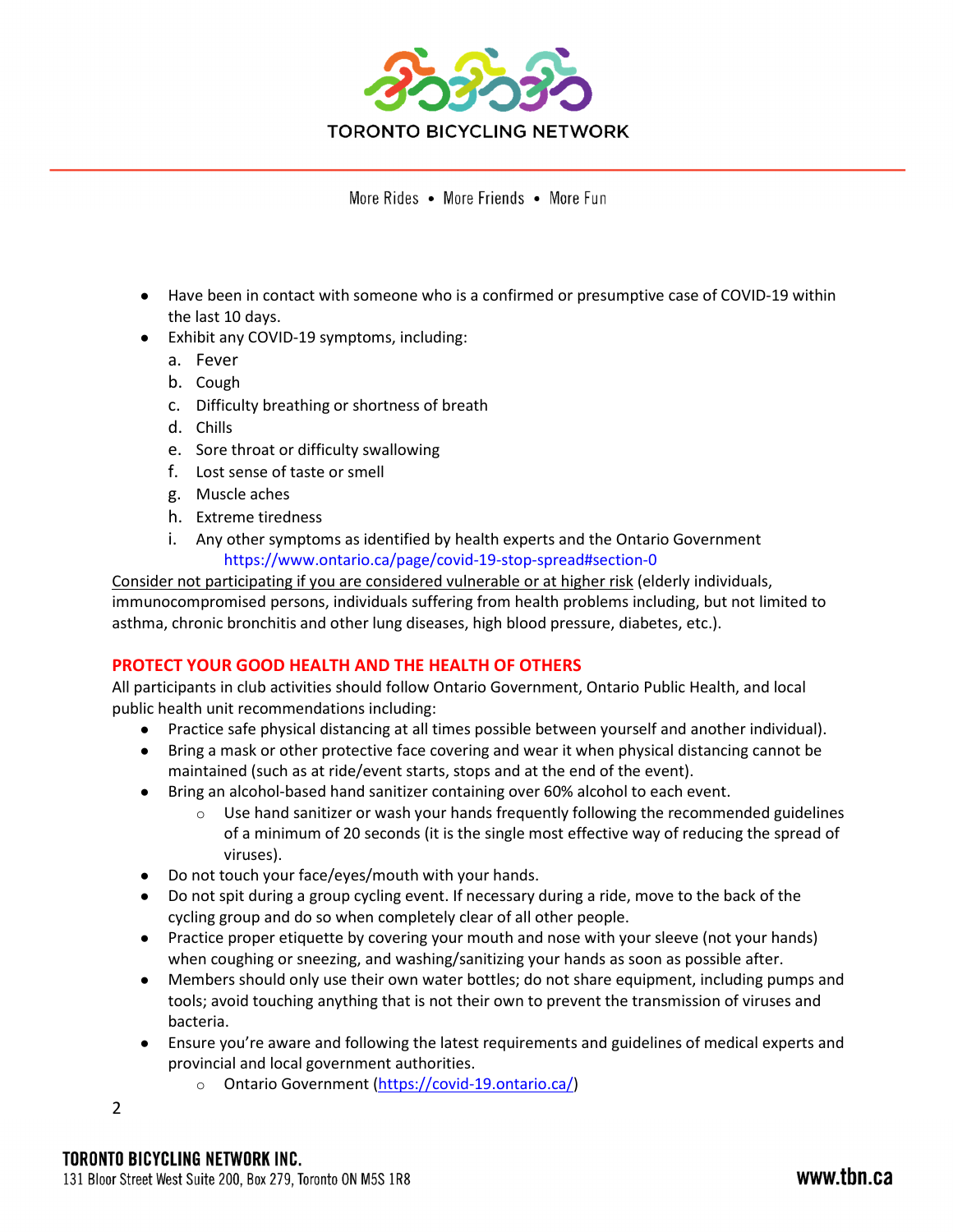

- Limit your group activities to the group sizes that are currently embodied in the registration limit for the event, and which reflect **the lower of**:
	- o **The limit set for outdoor events by the Public Health authority for the City of Toronto**
	- o **The limit set for outdoor events by the Public Health authority where the event takes place (for events occurring outside of Toronto), and**
	- o **The limit set by the TBN Program Coordinator for the event based upon the comfort level of the Program Coordinator and/or Event Leader.**
- Do not merge with other individuals or groups outside of the event group, which might bring the number above the above limit, at the start of the event, lunch breaks, and the end of the event.
- Following the event, should you develop symptoms of COVID-19, notify the event leader and president@tbn.ca immediately so the club can support any necessary contact tracing.

# **BE PREPARED TO ATTEND A TBN EVENT OR GROUP RIDE**

*Depending on the preferences of the Event leader, in coordination with the Program Coordinator for the Event, Non-Members may be allowed to attend events during the time this policy is in effect. Minor members (under 18 years of age) may attend an event only if accompanied by an Adult TBN member. Each registrant must separately register.* 

#### *CHECKLIST TO PREPARE FOR A TBN EVENT*

- √ You must register to attend the TBN event at tbn.ca or by using the Wild Apricot App on your mobile device.
- √ As part of the registration process you must acknowledge that you have read, understood and agreed to the waiver *TBN ACKNOWLEDGEMENT, RELEASE, INDEMNITY AND ASSUMPTION OF RISK REGARDING COVID-19.*
- √ Immediately after registration, you will receive an email that acknowledges that you have registered , read and understand this policy and that you have agreed to the waiver.
- √ Bring your own copy of the route map there will not be printed material of any kind distributed at the event.
- √ Make sure you have enough snacks/liquid with you to ensure you have access to food and water during your ride/event in case food and access to water is limited.
- √ You must bring a mask, hand sanitizer and/or some disinfecting wipes in case of emergency or repair.
- √ For cycling events, ensure you are aware of the basic bike maintenance necessities and equipped with the appropriate tools prior to attending your activity, and confirm that your bike is in good working order prior to attending any activity.

**\_\_\_\_\_\_\_\_\_\_\_\_\_\_\_\_\_\_\_\_\_\_\_\_\_\_\_\_\_\_\_\_\_\_\_\_\_\_\_\_\_\_\_\_\_\_\_\_\_\_\_\_\_\_\_\_\_\_\_\_\_\_\_\_\_\_\_\_\_\_\_\_\_\_\_\_\_\_\_\_\_\_\_\_\_**

- √ Bring a fully charged cell phone with you in case of emergencies.
- √ Let your Emergency Contact know the route/time frame of your activity.

3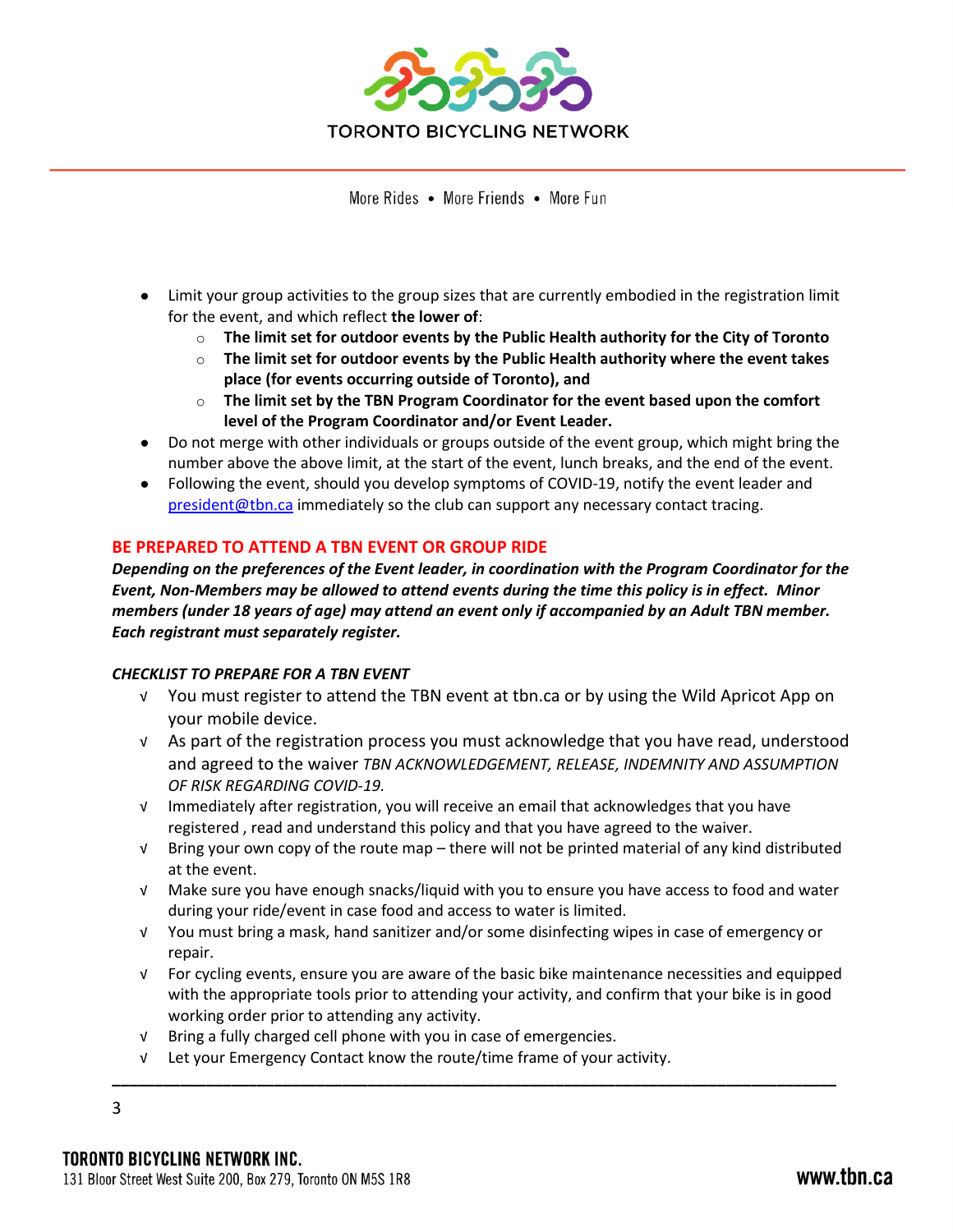

# **PART 2:**

# **FOR PROGRAM COORDINATORS, RIDE/EVENT LEADERS, EVENT ORGANIZERS and ALL OTHERS WHO ARE SUPPORTING THE EVENT AS VOLUNTEERS**

#### **PREPARING FOR YOUR TBN EVENT OR RIDE**

- Ensure ALL planned activities meet the most recent guidelines and recommendations of medical experts and the provincial and local government authorities, including:
	- o preventative health practices
	- o group size limits
- Confirm if there are any restrictions, limitations, or further regulations for the location where you are riding or where your event takes place.
- If your activity takes place at a private facility, or municipal facility, such as a skating rink, follow all requirements of the facility, this document, as well as government regulations that might affect the operations of your event.
- Register to attend the event and ensure that all other volunteers also register and complete the waiver.
	- o Please note that all leaders, volunteers and others attending the event must also register, complete the waiver, and will be counted in the maximum number allowed for attendance.
- In order to ensure that TBN does not exceed the government-mandated group size limit and still allow for multiple routes on the same event, program coordinators have two options: Option  $1:$  Plan each route as a separate event with separating start times by at least 15 minutes. Participants must register for the event they plan to attend. Should attendees change their minds at the last moment you will need to keep a record for contact tracing
	- purposes and ensure that the maximum group size is not exceeded.
	- Option 2: Consider the event that has multiple routes as one event, with one start time keeping the maximum total number attending at the current allowed maximum, regardless of which route any particular participant is taking.
- Please note that TBN event leaders and organizers should not distribute printed material of any kind; Participants are required to print their own maps or to use their electronic devices. An additional reminder of this may be needed in the event description.

4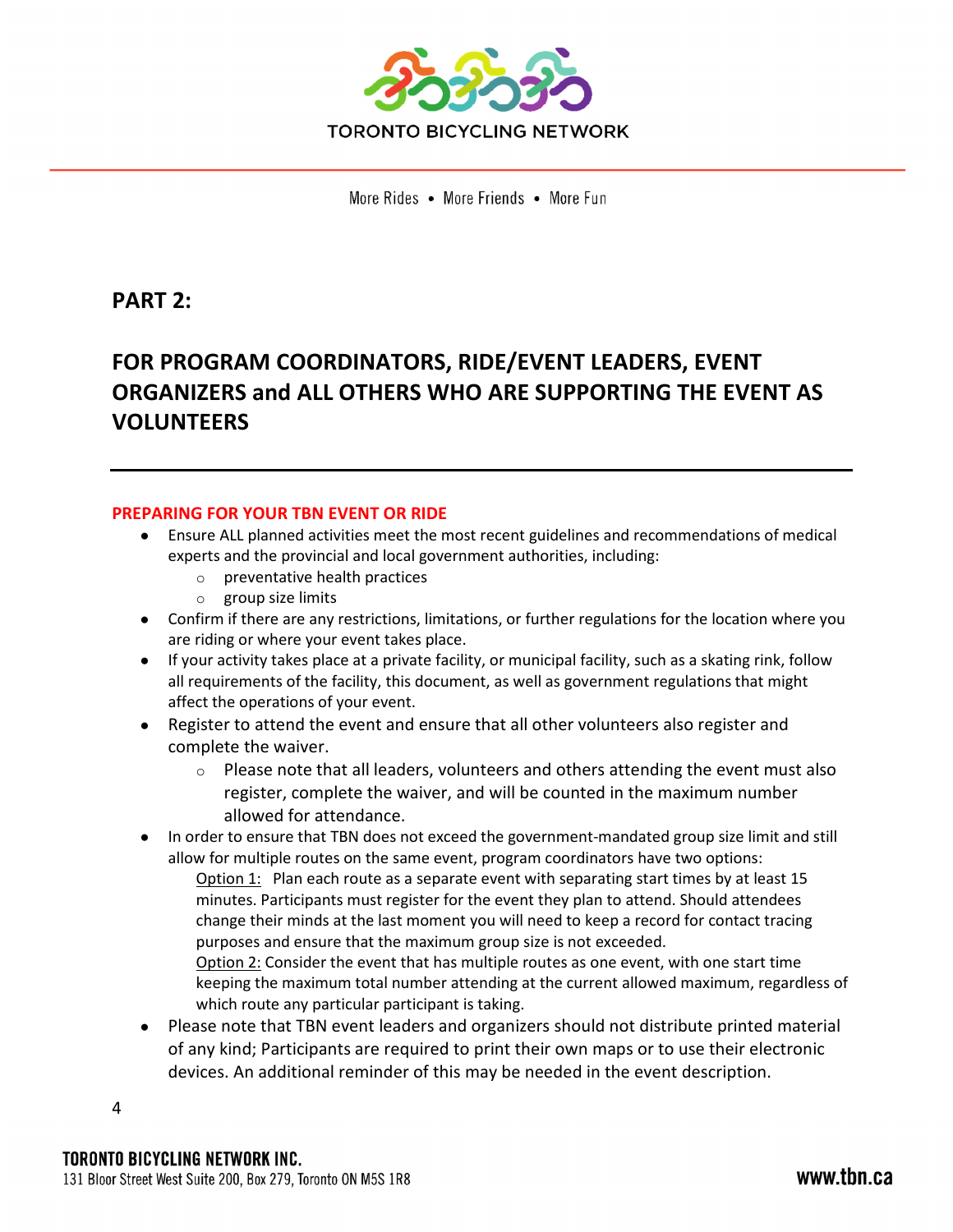

# **AT THE START OF THE EVENT**

# **Confirming Eligibility for Participation**

- Identify registrants, and cross-reference against the list of registrants, which you will need to bring with you.
- All participants will receive an electronic copy of the waiver by email once registration is completed and will be instructed to keep a copy to show the event leader upon arrival. A copy of the email shown on participants' mobile devices is acceptable.
- Event Leaders must take attendance, for contact-tracing purposes.
- Check that participants have brought their own hand sanitizers, disinfecting wipes, face protection / food and water bottles / tools and repair kits (for cycling events).
- For cycling events, take a quick visual check to ensure there are no obvious mechanical issues with equipment to avoid the need to do repairs that can easily be addressed before the start of the event.

# **Pre-Event Information Briefing**

In addition to the usual safety announcements and information about the event itself, further information about our COVID practices needs to be covered at the start of the event or ride.

- The pre-event information briefing must be conducted with masks on, unless physical distancing can be assured.
- Ensure that all members are aware of the symptoms associated with COVID-19, and that no one in the group is currently experiencing any of these symptoms. Ask if anyone is experiencing any of the following:
	- o Fever
	- o Cough
	- o Difficulty breathing or shortness of breath
	- o Chills
	- o Sore throat or difficulty swallowing
	- o Lost sense of taste or smell
	- o Muscle aches
	- o Extreme tiredness
- If anyone is experiencing any of these symptoms, send them home.
	- o **You may also want to keep this number handy:**

# **Telehealth Ontario: 1-866-797-0000**

- Further information about the symptoms can be found here, for reference.
	- https://www.ontario.ca/page/covid-19-stop-spread#section-0
- Remind all participants of the need for:
	- o Physical distancing at all times
- 5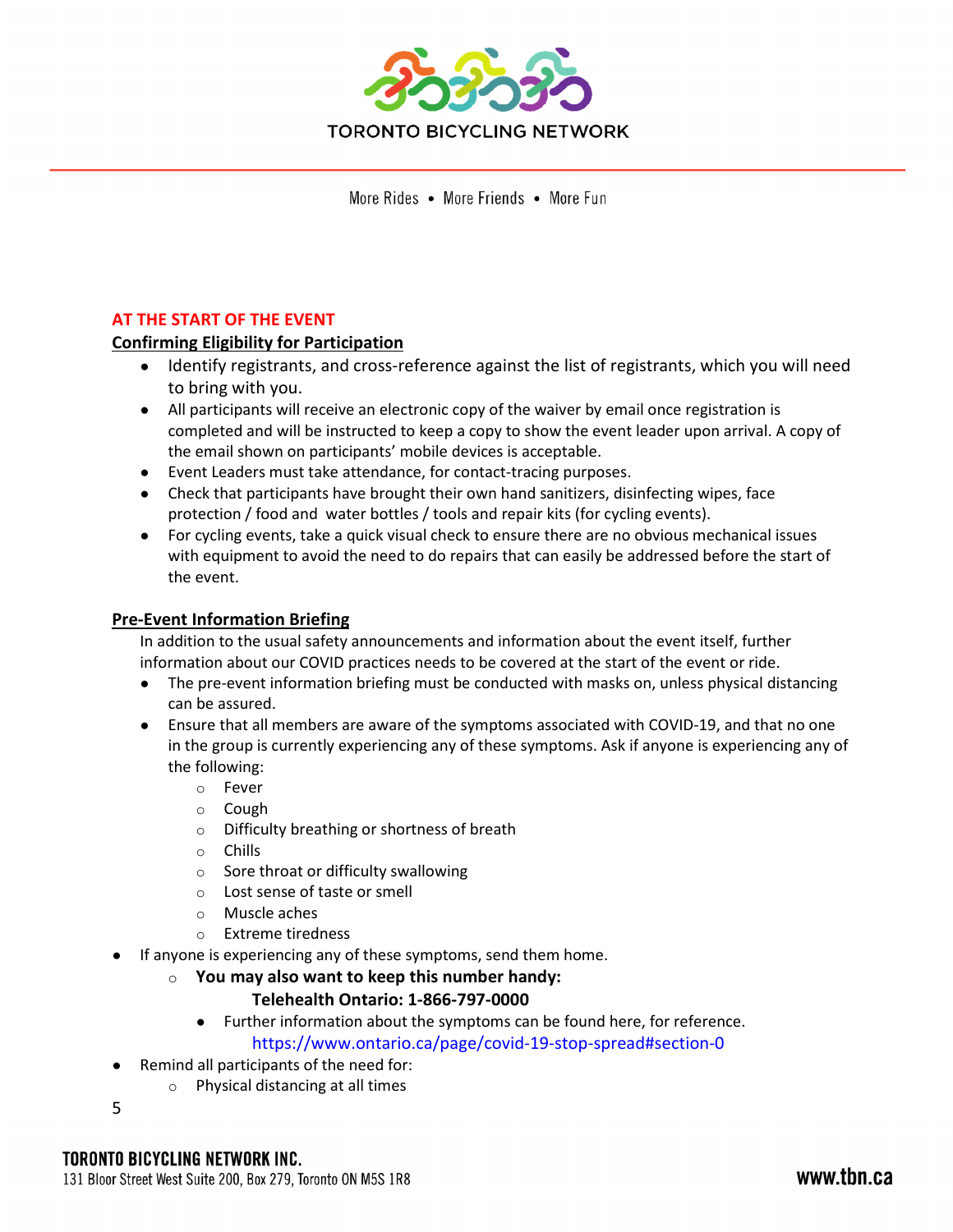

- $\circ$  Wear a protective face covering when the risk of breaching physical distancing is high (such as during stops, at the start and end of the event)
- o Hand sanitizing and washing hands frequently
- o Not touching other people or their possessions
- o Ensuring they have their own food/water/tools/safety kit/ fully charged cell phone and route map.
- $\circ$  For cycling events, addressing their own mechanical issues should they occur during the ride
	- Make sure all participants do a quick bike maintenance check before departing
- $\circ$  Keeping the group at the maximum number allowed at all times / not merging with other groups at any time.
- $\circ$  Do not spit or clear an airway unless you are at the back of a group, and far from others.
- Remind participants that they have all read the policy and accepted the waiver. Ask if there are any outstanding questions about how they should behave during the event.

#### **IN CASE OF INJURY OR MECHANICAL ISSUE**

- Anyone servicing a bike, or attending to an injured individual, must wear a mask and use hand sanitizer before and after.
- Any mechanical correction may only be worked on by ONE person at a time, keeping physical distance intact.
- If a bike is to be serviced by someone other than the rider, the bike, parts (e.g. tires or tubes) and any tools used must be wiped down before and after use with a sanitizing wipe or spray

# **AFTER THE EVENT OR RIDE**

**If any member develops symptoms,** notifies an event organizer / leader at TBN of symptoms, or has been (or will be) tested for COVID-19, the organizer must:

- Recommend the individual follow Public Health Guidelines for the area.
- Be prepared with the contact information of event participants who have been in contact with this individual and to proactively cooperate with health authorities in following the contacttracing protocol.
- Notify the president of TBN at president@tbn.ca.
- Provide a complete list of event attendees.

# **Change History:**

- 2020-06-29 original version, with Ontario guidelines for Stage 2
- 2020-07-29 with guidelines for Stage 3 relaxed maximum attendees, with optional limits set by Program Coordinators for an event.

6